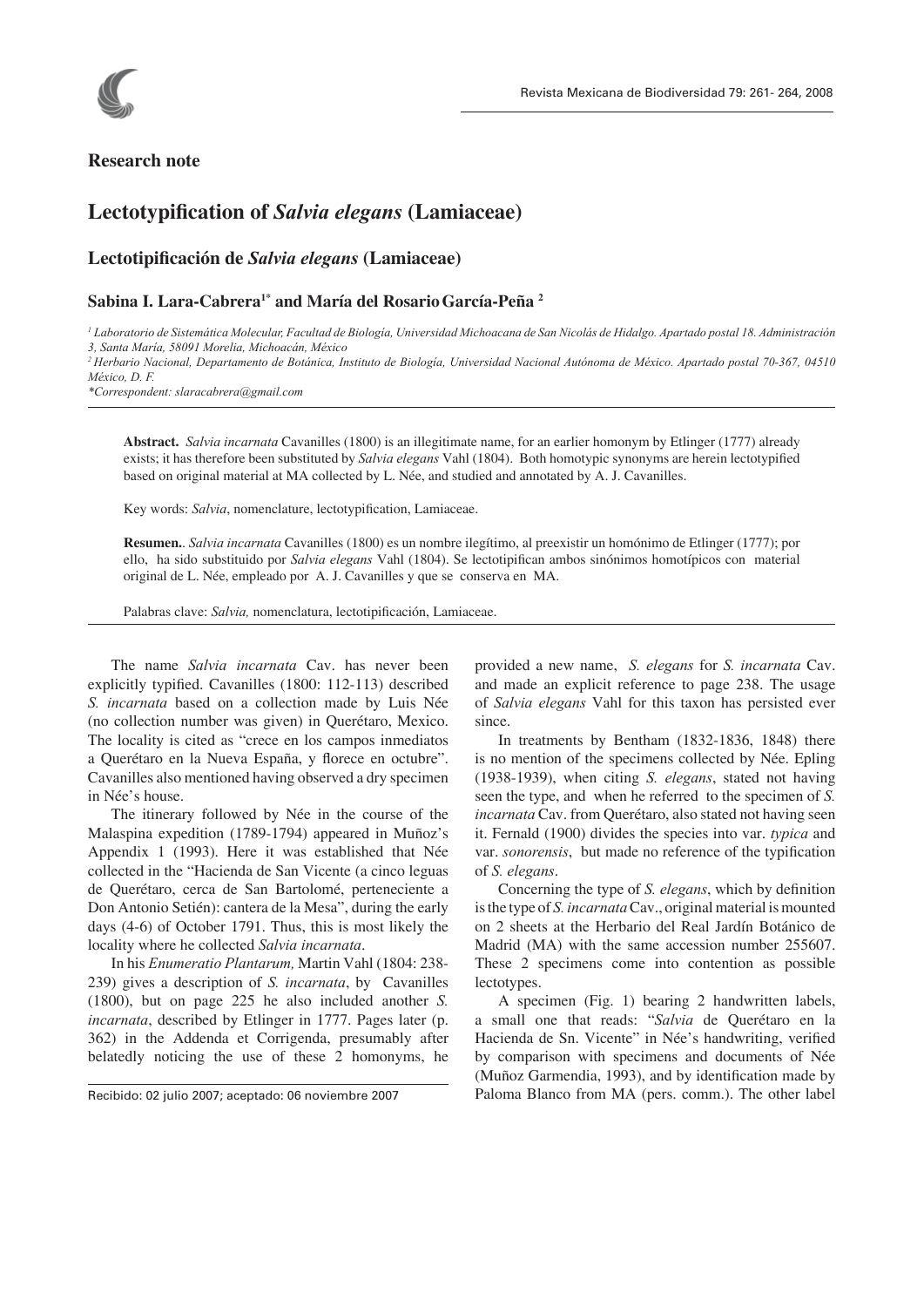

**Figure 1.** One of 2 specimens at MA bearing number 255607, with annotation by Née but not by Cavanilles.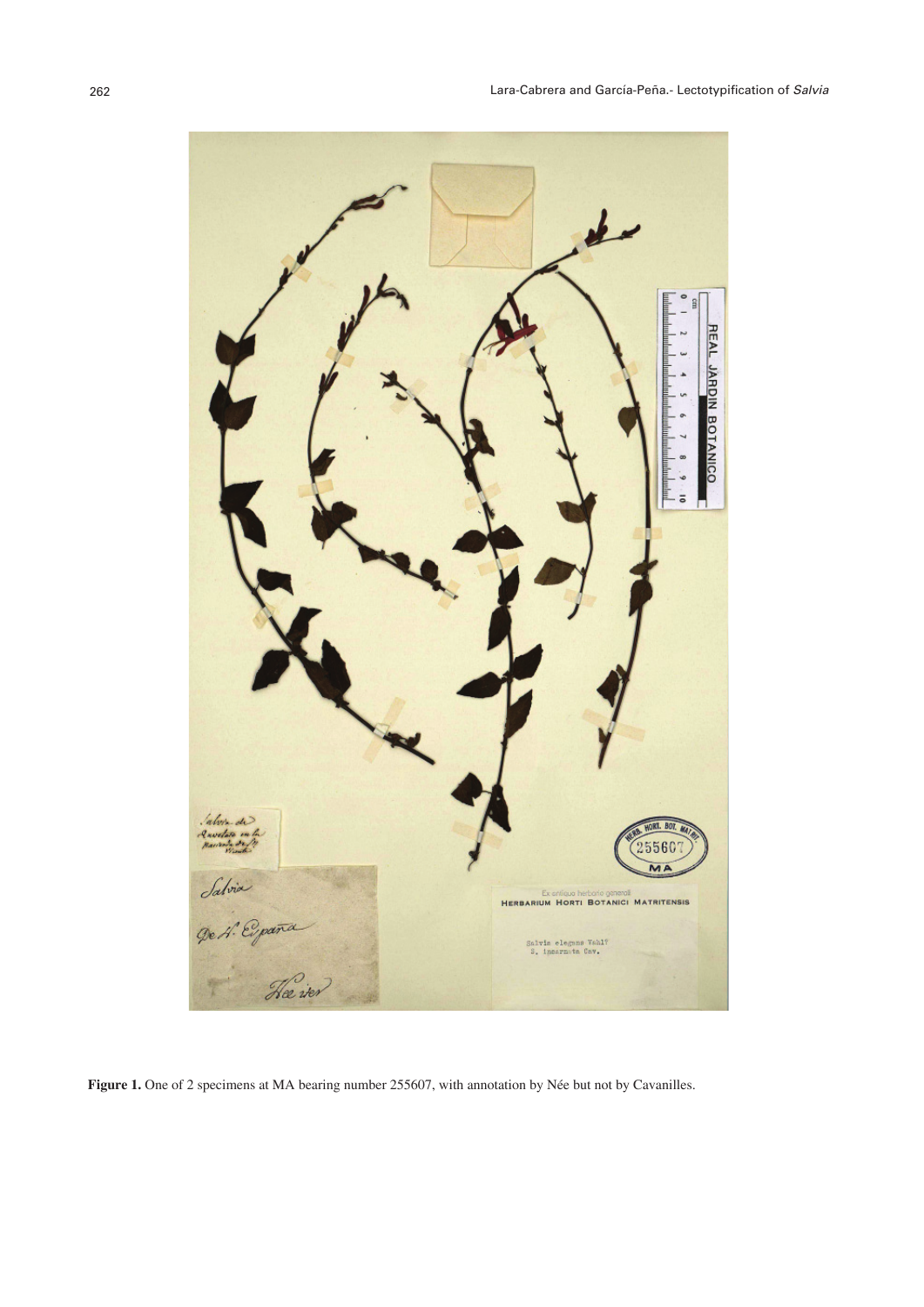NRO **BOTANICO**  $5560$  $\overline{M}$ Cultiviados en la hacionda<br>Se IN Vicante a 5 legunieros<br>Quodas proporta da Netonia<br>Setien (reachasta Grieci y algunieros) Ex entique herbarie generali<br>HERBARIUM HORTI BOTANICI MATRITENSIS Gahria cleans Vahl Salvia incarnata. Analy nº 4.

**Figure 2.** The second specimen bearing number 255607, with handwritten annotations by Née and Cavanilles, designated here as the lectotype of *Salvia incarnata* Cav.